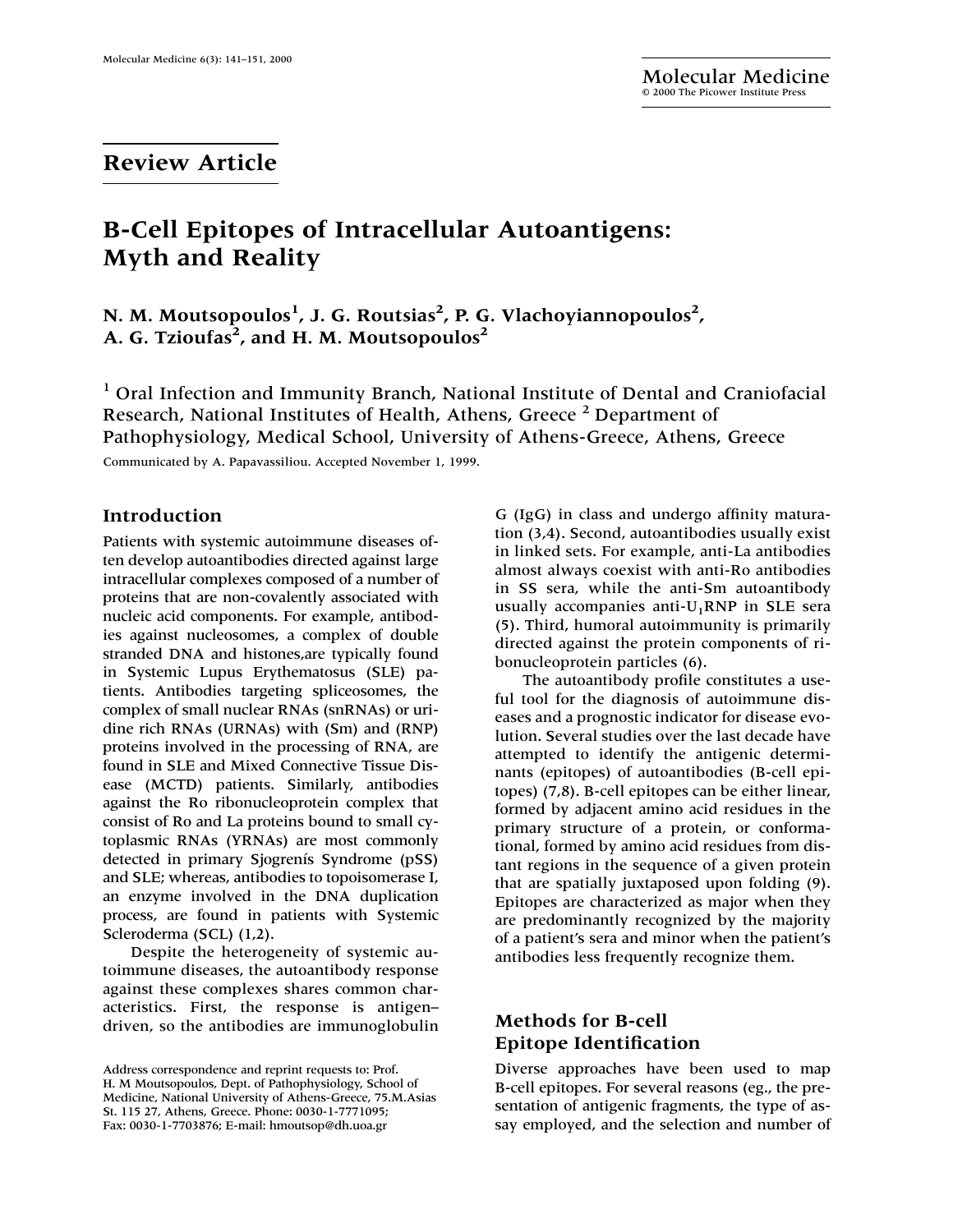patient sera), conflicting results have arisen (10). It is well documented that no individual approach currently applied to identify B-cell epitopes in a protein is capable of complete mapping of epitopes in a given protein. Therefore, several authors have emphasized that results of B-cell epitope mapping studies, obtained by different methods, may be considered complementary to each other and not as exclusive (10,11).

A first method that is used is the proteolytic digestion of affinity-purified autoantigen, followed by testing of the fragments against autoantibodies. A second method includes the preparation of recombinant fragments of the autoantigen and testing of autoantibodies against them. Finally, a third method is the synthesis of multiple overlapping peptides covering the whole sequence of the autoantigen in order to determine the immunoreactive peptides and the minimum required length for autoantibody binding.

Proteolytic digestion of the antigen cannot be used for detailed epitope mapping, as the fragments of the antigen are usually large (15-35 kD), and the whole technique is rather laborious (10).

The testing of affinity-purified or recombinant autoantigen can reveal both linear and conformational epitopes, but are unable to define either the exact localization or the exact length of the epitope. Furthermore the antigenicity of the recombinant protein may be partly different from the native one, due to post-translational modifications (glycosylations /phosphorylations) that may occur in the native protein (10).

Evaluation of B-cell epitopes using synthetic peptides reveals primarily linear epitopes. Nevertheless, if the targeting peptide is long enough (exceeding 10-12 amino acid residues), useful information on putative conformational epitopes can be achieved. This method can detect amino acid residues, critical for the binding of the autoantibody (12).

Discrepancies among laboratories can also exist, due to the length of the fragments that are chosen for testing. The use of longer peptides does not necessarily lead to a higher level of reactivity, but usually leads to a higher level of specificity. Shorter peptides can mimic linear immunogenic determinants, but might also fold easily into the proper orientation required for the binding of a low affinity—not a specific antibody. In contrast, longer peptides do not easily posses the conformational freedom to fit in to the binding groove of a non-specific antibody. Furthermore, longer peptides can fold and present conformational epitopes made up from chemical groups or electrostatic charges located in different parts of its amino acid chain.

Many studies have shown that the antigenic reactivity of polypeptides highly depends on the assay used (13). In some cases, a free soluble polypeptide is more active; whereas, in others, antibodies react preferentially with immobilized peptides adsorbed to a solid phase or conjugated to a carrier (14). Sakarellos-Daitsiotis et al. (15) showed that anchoring of peptides to sequential oligopeptide carrier (SOCn) induces a favorable arrangement of the conjugated peptides, so that potent antigens have the proper stereochemic orientation for interaction with antibody. The literature concerning the fine specificity of the autoimmune response is very controversial, since investigations using different sera and assays concluded in B-cells recognizing different epitopes (16).

Several studies directly assessed the nature of the antibody response against the native versus recombinant 60kDRo. Itoh and Reichlin (14) showed that 23% of the anti-Ro sera bind only native antigen. McCauliffe et al. (17), using recombinant 60kDRo fragments, found that a number of sera, positive by immunodiffusion failed to react with denatured recombinant protein in Western blots analysis, indicating the importance of native structure for some anti-Ro sera. It is interesting to note that these sera usually belong to SS patients, in contrast to SLE sera, which possess common anti-Ro antibodies against the denatured form of the antigen (18).

Wahren et al. (19), using recombinant Ro60 proteins, identified a major antigenic domain located in the middle part of the protein (181-320) that was recognized by 86% of the sera. Two further antigenic domains were found in the N- and C-terminal ends of the protein that were recognized by 20% of the sera. Similar results were obtained by McCauliffe et al. using recombinant fragments of Ro60kD antigen (20). These investigators identified a major epitope within residues 139-326aa and a minor one in the C-terminal region (aa 410-538). The localization of the main Ro60 epitope on the central part of the molecule was further confirmed by two more studies (21,22). In the first study, Saitta et al. (21) performed epitope mapping of Ro 60kD with recombinant fragments and found that the most frequently recognized region was located between residues 155 and 295.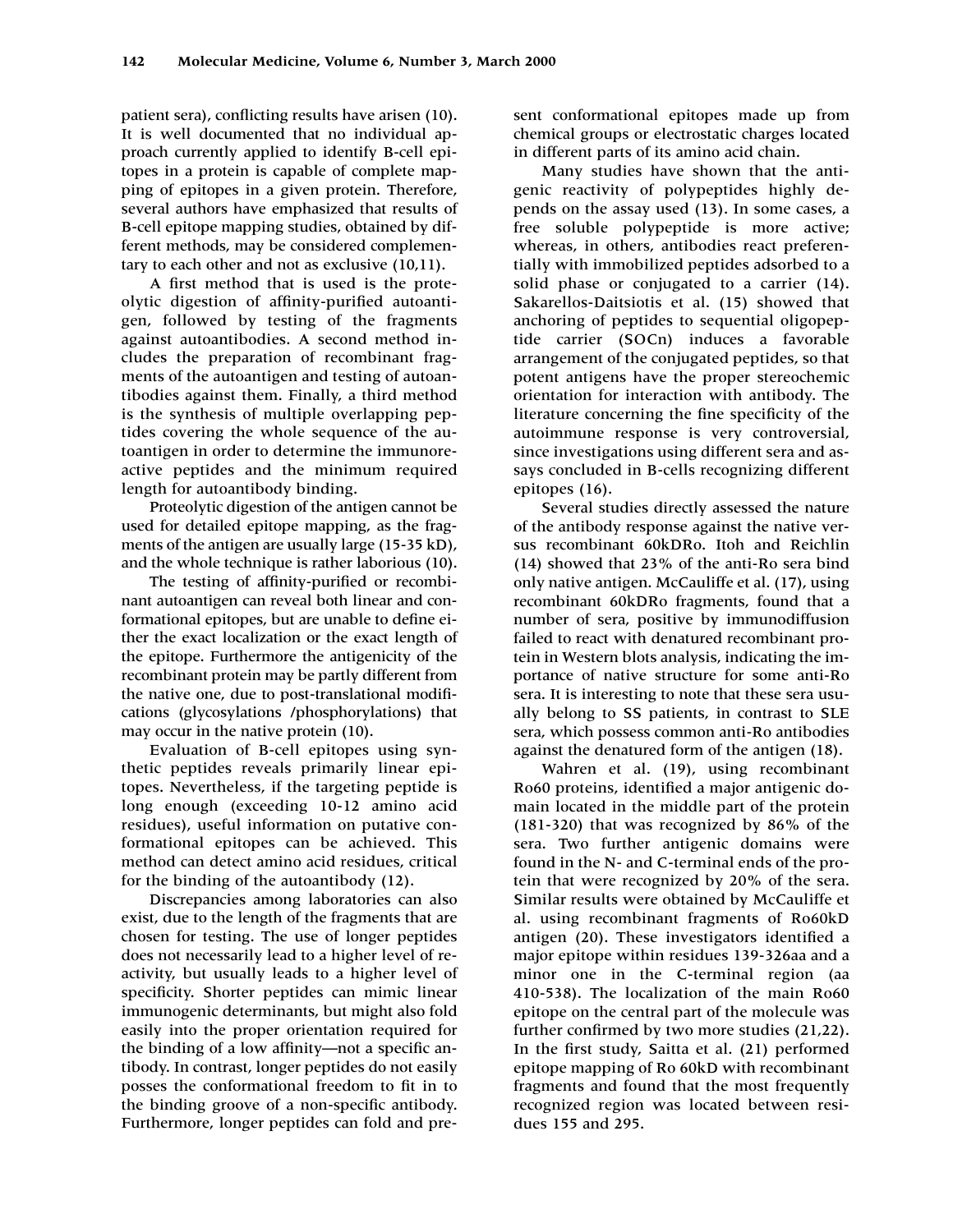Epitope mapping with recombinant polypeptides gave us valuable information about the antigenic site(s) of Ro60 protein, but the exact location of the antigenic determinants were revealed only after the application of synthetic peptides (Fig. 1). Wahren et al. (23) identified a major epitope in synthetic peptide 216-245. Routsias et al. (24) performed an extensive and analytical epitope mapping of the same protein and found that a major antigenic region, recognized mainly by SS sera, resided in residues 216-232; whereas, a major epitope, recognized mainly by SLE sera, was located in the 175-184 region of the antigen. Finally, Scofield and associates, using synthetic octapeptides, found a number of epitopes covering the entire length of Ro60 (25–29). One of the peptides (485-492) shares sequence similarity with the N-protein of Vesicular Stomatitis Virus (29). However, the population of anti-Ro60 antibodies directed against the above–mentioned region seemed to be rather limited (30).

Research on 52-kd Ro unraveled the advantages and disadvantages of the assays used for B-cell epitope mapping. Several studies that used recombinant-truncated proteins and synthetic peptides (31–37) identified a common epitope overlapping the leucine zipper motif (spanning residues 183-232; Fig. 2). However, Ricchiuti et al. (38), by use of overlapping (by three amino acids) synthetic peptides, did not identify any epitope within the leucine zipper motif. Pourmand et al. (39) recently showed, using recombinant fragments



**Fig. 1. Schematic representation of autoepitopes of the Ro60kD protein.** a. Scofield and associates (25–29), b. Wahren et al. (19), c. McCauliffe et al. (17), d. Veldhoven et al. (22), e. Wahren et al. (23) and f. Routsias et al. (24). Minor epitopes are shown in gray.

of Ro52, that the zinc finger region contained two conformation-dependent epitopes, detectable under reducing conditions in immunoblotting.

Early efforts to identify epitopes on the La antigen began by using enzymatic digestion of the native protein. In this instance, antigenic sites covering the larger part of La autoantigen were identified. These sites were called LaA (amino acids 1-107), LaC (amino acids 111- 242) and LaL2/3 (amino acids 246-408) (40). Later, more detailed and analytical epitope mapping suggested antigenic determinants in various parts of the La antigen (Fig. 3; [41–46]). To a greater extent than the Ro60kD and Ro52kD epitopes, La epitopes reside in functional parts of the protein. Such antigenic determinants seem to exist within the La-RNP motif (35,36,41) and the La-ATP binding site (39). However, autoantibodies against the RNP motif are capable of binding La, even if the RNP motif is utilized for binding to human cytoplasmic (hY)RNA in the full RoRNP particle (41), whereas antibodies against the ATP binding site are unable to react with La when ATP is bound on the protein (44).

## **Why Study B-cell Epitopes of Autoantigens?**

An initial reason to study B-cell epitopes is to develop assays for autoantibody detection with higher sensitivity and specificity. The existing

**Ro 52KD** 



**Fig. 2. Schematic representation of autoepitopes of the Ro52kD protein.** a. Ricchiuti et al. (38), b. Byuon et al. (32), c. Blange et al. (33), d. Bozic et al. (31), e. Dorner et al. (34), f. Dorner et al. (35), g. Kato et al. (36) and, h. Frank et al. (37).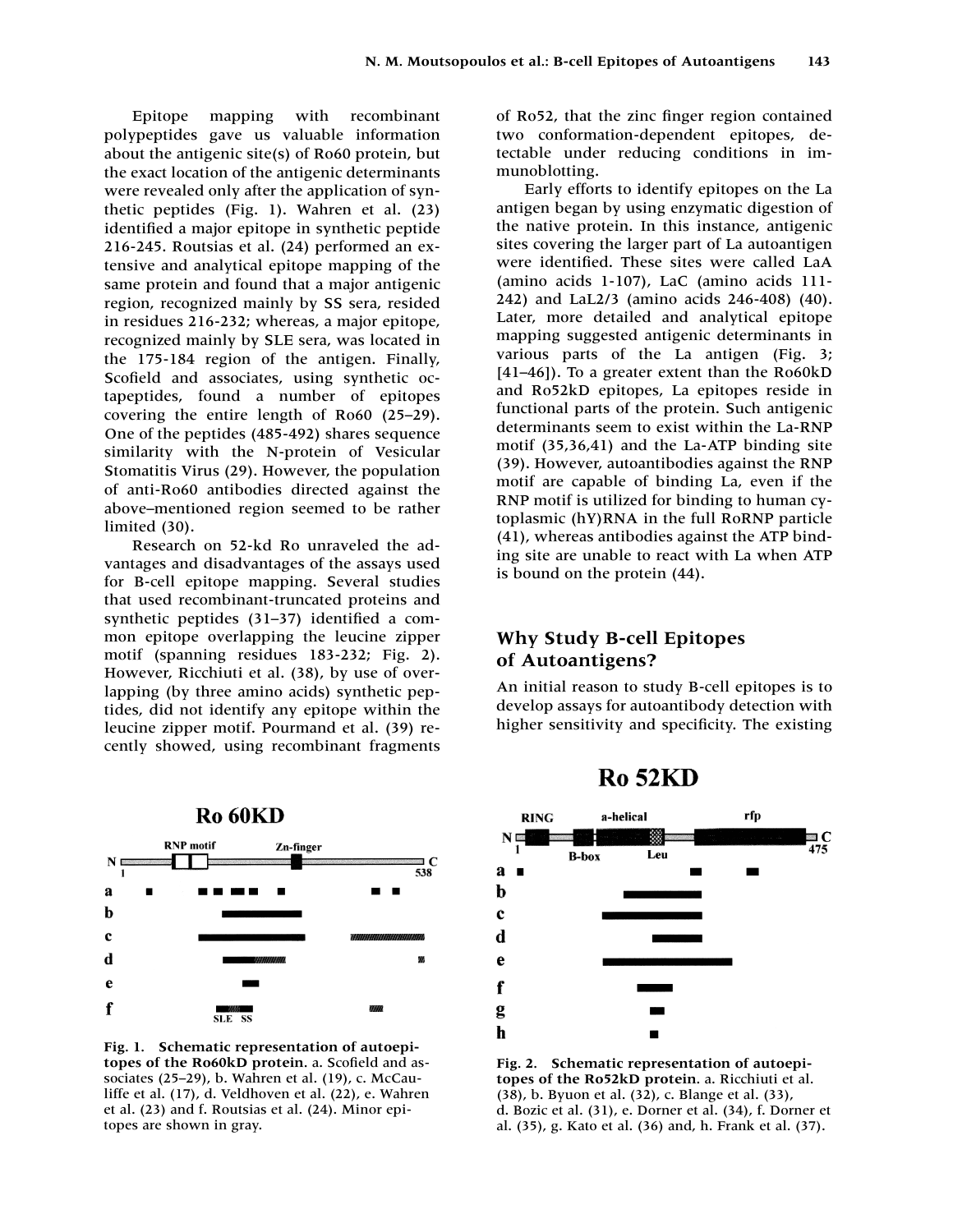

**Fig. 3. Schematic representation of autoepitopes of the La48kD protein.** a. McNeilage et al. (40,41), b. Rischmueller et al. (42), c. Haaheim et al. (43), d. Troster et al. (44), e. Kohsaka et al. (45), and f. Tzioufas et al. (46). Abbreviations: NLS, nuclear localization signal; PEST, Pro-Glu-Ser-Thr; PKR, domain homologous to RNA-dependent protein kinase.

autoantibody assays rely on recombinant or affinity–purified human autoantigens, which result in increased cost and low stability of the assays. Chemically synthesized epitope peptide analogues can offer an alternative source of a low-cost antigen of high purity and stability. Accordingly, Yiannaki et al. (47) investigated the use of large synthetic peptides as epitope analogues, as well as peptides attached to sequential oligopeptide carriers (SOC) as substrates, and developed a peptide–based ELISA and dot blot protocol for the detection of anti-La/SSB antibodies. They compared the (349- 364) SOC4 peptide–based assay with assays based on recombinant native La protein, La Cterminal and N-terminal with a mutation at base pair 640. Of the anti-La sera tested, 88.1% were reactive with both the synthetic peptide (349-364) SOC4 and the recombinant La protein, 83% were reactive with the La N terminus, and 67.8 % of sera were reactive with the C terminus. Using sera that were anti–Ro positive but anti-La negative, 37% were reactive with the recombinant protein, 26% with the La N-terminus, and only 11% with the synthetic protein. These results suggest that the synthetic epitope analogues exhibit high sensitivity and specificity for the detection of anti-La antibodies in ELISA and dot blot techniques.

The use of small peptides was tested in previous studies (16). The failure of binding of anti-La/SSB human positive sera to synthetic La peptides reported previously was probably due to an incomplete survey of sequential epitopes, excluding peptides that we found to be reactive. The four larger antigenic La peptides used by Yiannaki et al. (47) proved to be very sensitive and highly specific using the ELISA and dot blot. Petrovas et al. (48) developed a sensitive and highly reproducible solid-phase enzyme immunoassay (ELISA) to show that five copies of the synthetic heptapeptide PPGMRPP—a major epitope of the Sm autoantigen—anchored in five copies to a sequential oligopeptide carrier (SOC), [(PPGMRPP)5- $SOC_5$ ] was a suitable antigenic substrate to identify anti-Sm antibodies.

A second important reason to study B-cell epitopes is to establish the association of autoantibodies with the clinical picture of a given disease. One has to keep in mind though, that the nature of the immunogen is an important factor in determining the autoimmune response. Therefore, the molecular characteristics of the autoantigen may determine its clinical relevance. Different antigen processing and presentation of the immunogen may result in T-cell responses to different epitopes, which may induce autoantibodies with different specificities that may lead to a distinct clinical picture.

A classic example is the association of autoantibodies to ribosomal P proteins (anti-P antibodies) that react preferentially with a common epitope consisting of 22 amino acid residues located at the carboxyl-terminal end of all P proteins. These autoantibodies, when found in SLE patients, have been correlated with neuropsychiatric lupus (49). Tzioufas et al. (50) developed an ELISA using a synthetic 22mer peptide substrate, corresponding to the common epitope of P proteins. According to their results, the clinical significance of the presence of anti-P antibodies in the general lupus clinic was rather limited. On the other hand, their significance in patients with active central nervous system (CNS) involvement was very useful, since it could discriminate among lupus psychiatric disorders and epilepsy, as well as vascular disease not associated with anticardiolipin antibodies.

Another example of autoantibody specificity associated with clinical complications is that of anti-topo I antibodies in systemic sclerosis. Rizou et al. (51) identified four major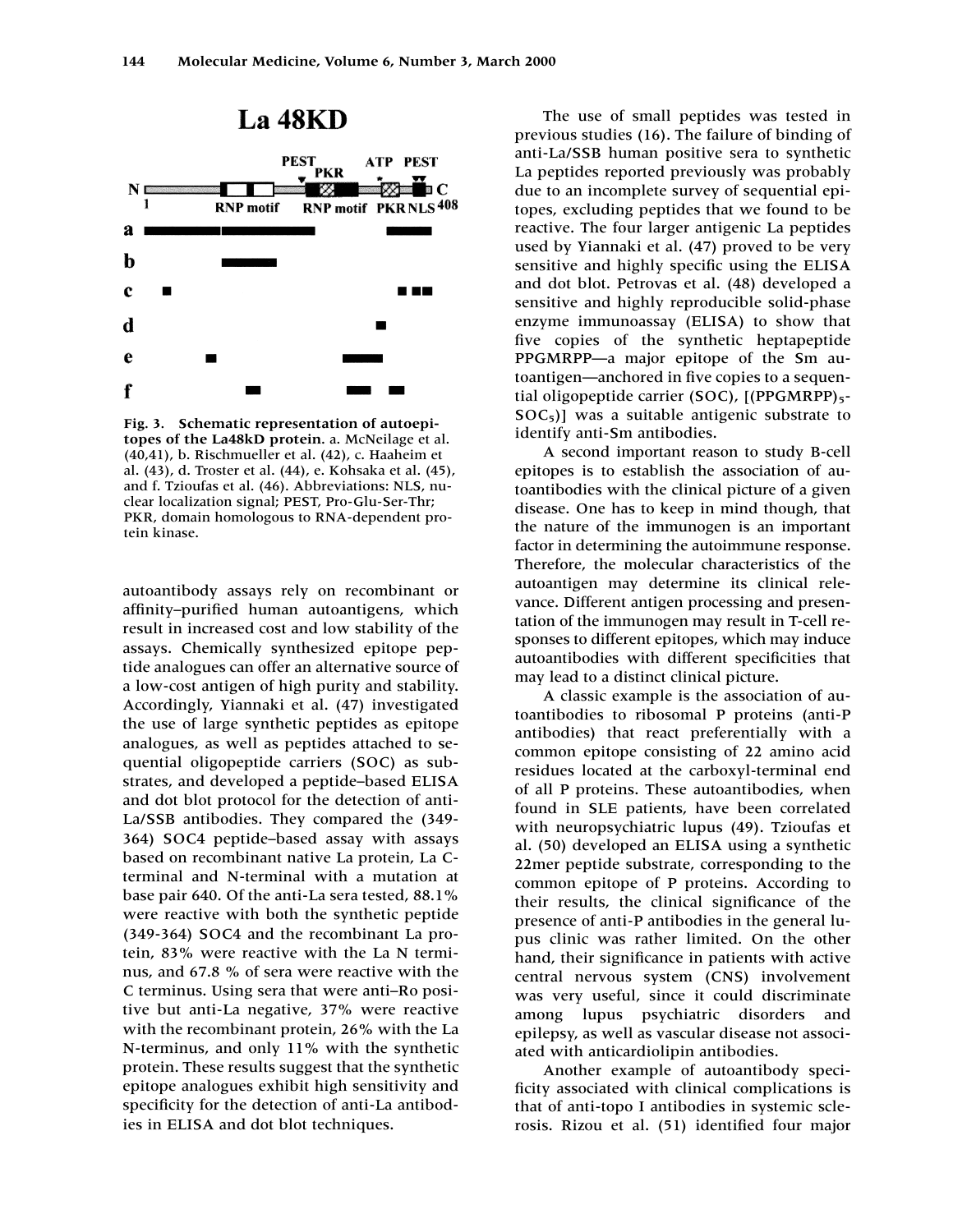epitopes, spanning the sequences 205-224, 349-368, 397-416, and 517-536, that were strongly associated with the risk of developing Pulmonary Fibrosis (PIF), a serious complication in SSn patients. In fact, the magnitude of the association of anti-topo antibodies with pulmonary fibrosis varied in different studies. Some investigators found a strong association, while others did not (52). Rizou et al. (51) suggested that, although many patients with aSSc had anti-topo I antibodies, PIF developed in the patients with antibodies reacting with more than two of the above-defined epitopes. The same study also revealed that, although the above epitopes were linear, they were very closely associated in terms of tertiary structure, in a way that they constituted large conformational epitopes on the other surface of the molecule, according to the classical "paradigm'' of molecular immunology.

Additional interest in B-cell epitope research concerns the study of antigenic structures recognized by autoantibodies. Research on the structure of autoantigens may lead to important information about their function. Studying the details which govern the interaction of antigen with autoantibody may contribute to the understanding of the immune response that heralds autoimmunity.

The study of structures within the autoantigen molecules has disclosed homologous sequences shared between B-cell epitopes of autoantigens and foreign proteins. These homologous primary sequences have putative 3D-structures capable of reacting with the same antibody molecule (usually with different affinity). This phenomenon is called "mol-

ecular mimicry." Examples of molecular mimicry include: the close relationship among antigenic octapeptides of 60kDa Ro and the Nprotein of Vesicular Stomatitis Virus (25), the C-terminal sequence of SmD sharing broad homology with EBNA-I, a nuclear antigen whose synthesis is induced by Epstein Barr virus (55), and several other autoantigens with sequence similarity to viral proteins (Table 1). These results led to the hypothesis that foreign antigens (viral in particular) may cause an autoimmune reaction. Nevertheless, not all individuals infected with the specific viruses have autoimmune reactions. It appears that only those individuals that are at risk to develop an autoimmune disorder have an uncommon immune response towards these viruses.

Besides the similarity with foreign molecules, the B-cell epitopes of autoantigens also disclosed a significant sequence homology with endogenous native structures. Routsias et al. (63) studied the biochemical and molecular characteristics of <sup>169</sup>TKYKQRNGWSHKDLLR-SHLKP<sup>190</sup> and <sup>211</sup>ELYKEKALSVETEKLLKY-LEAV<sup>232</sup> sequences (two major epitopes of the Ro60KD antigen), recognized by sera from SLE and pSS patients, respectively. Their study revealed a similar molecular conformation (as defined by circular dichroism and molecular modeling), as well as antigenicity between the HLA-DR3  $\beta$  chain and the 169-190 Ro60KD epitope. This finding is particularly interesting since the autoimmune response directed towards Ro/ssa and La/ssb autoantigen is highly associated with this particular HLA class II alloantigen. Thus, autoantibodies reacting with such exposed regions of the major histocom-

| Autoantigen               | <b>Viral Antigen</b>                       | Reference(s) |
|---------------------------|--------------------------------------------|--------------|
| Ro/SSA 60kD               | Vesicular Stomatitis Virus N-protein       | 25, 29, 30   |
|                           | <b>Adenovirus Transcription Factor</b>     | 24           |
| La/SSB 48kD               | Herpes Virus Group Proteins                | 53           |
| Sm D 13kD                 | Epstein Barr Proteins (EBNA-2, EBNA-1)     | 54, 55       |
| Sm B/B' 26kD/27kD         | Epstein Barr Protein (EBNA-1)              | 56           |
|                           | HIV p24 gag protein                        | 57, 58       |
| U1 RNP 70kD               | HIV gp120/41 envelope complex              | 59           |
|                           | Retroviral p30gag protein                  | 60           |
| <b>UIRNP-C 18.5kD</b>     | Herpes Simplex Virus type I protein (ICP4) | 61           |
| DNA Topoisomerase I 110kD | Retroviral p30gag protein                  | 62           |

**Table 1. Sequence similarity between viral proteins and human autoantigen epitopes**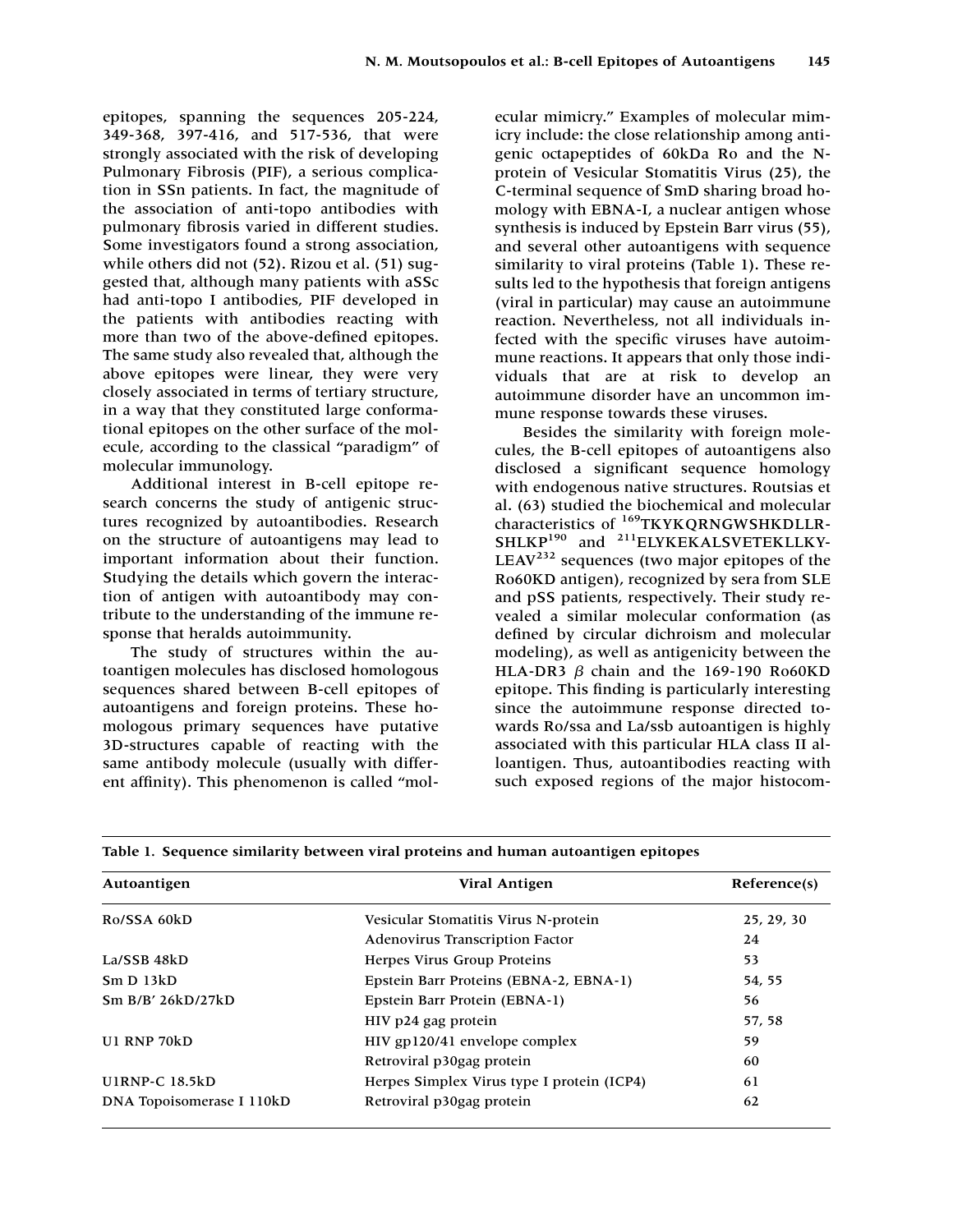patibility complex (MHC)-II are capable to activate B cells or macrophages through dimerization and cross-linking of these molecules (64,65). We should also note that dimerization / polymerization of surface MHC-II molecules is the mechanism by which specific superantigens act (66,67).

Finally, and potentially most importantly, studying the epitopes of autoantigens may be helpful for understanding the mechanism through which autoimmune responses are triggered and autoantibodies are generated. Mechanisms of autoimmune response remain obscure and seem to be regulated by a combination of multiple factors. Considerable evidence suggests that autoimmune diseases occur in genetically susceptible individuals. Specific disease–associated alleles have been characterized (for example, the MHC HLA class II loci in Type 1 Diabetes) and high-risk genotypes (68). Nevertheless, the disease-associated genotypes are commonly found in healthy individuals and no particular gene is necessary or sufficient for disease expression.

A phenomenon described as "epitope spreading" was recently described in SLE patients, and may give insight into some of the mechanisms involved in the evolution of autoimmunity. Early in the disease, autoantibodies were found to bind proline-rich motifs (PPPGMRPP and PPPGIRGP). With time, however, the autoantibody response expanded to neighboring epitopes in a progression that was reproducible from one patient to the next (50). This phenomenon has been observed in several animal models as well. Rabbits immunized with the peptide PPPGMRPP initially develop an antibody response to the peptide. Over time, the recognized epitope spreads to other areas of the protein from which the immunogenic peptide was derived (69).

Epitope spreading also was shown in rabbits immunized with antigenic and non-antigenic regions of the 60kD Ro. After boosting, the rabbits developed an expanded immune response to many different regions of 60kD Ro, many of which were very similar to the common epitopes of human anti-Ro sera (28). In addition, spreading of autoimmunity towards the whole Ro/La RNP complex occurred, as indicated by the appearance of anti-La antibodies. When the same investigators attempted to reproduce this experiment in mice, they observed that immunization of an animal with a human 60kD Ro peptide resulted in epitope spreading only if the peptides were highly homologous to the corresponding murine Ro60. If the degree of homology was low, as was the case for the Ro epitope 413-428, then the immune response was limited to the human sequence-derived immunogen (70). Other examples of such animal models are: mice immunized with antigenic histone peptides that developed high titers of anti-single stranded DNA and nucleosome antibodies (71); specific strains of mice that, after immunization with the peptide DWEYSVWLFSN (a sequence of the anti-double stranded (ds) DNA antibody R4A), developed anti-ds DNA antibodies; animals immunized with a 13 to 15 amino acid peptide from ovarian zona pellucida (ZP3—the primary sperm receptor) that developed autoimmune oophoritis; and specific inbred mice strains which, after immunization with central nervous system proteins, developed experimental allergic encephalomyelitis (EAE) (72).

Of particular interest is the relationship between molecular mimicry and epitope spreading. Molecular mimicry could represent a special issue of intermolecular epitope spreading, thereby bypassing many of the usual control elements and maturation steps of the primary immune response. In this regard, the autoimmune response might involve both molecular mimicry, as a triggering factor, followed by epitope spreading. James and collegues (27) immunized rabbits with a peptide from Epstein-Barr virus Nuclear Antigen–1, possessing sequence similarity with the PPPGMRPP Sm B/B' common epitope, and observed typical lupus anti-spiceosomal autoimmunity, suggesting coexistence of molecular mimicry and epitope spreading mechanisms.

Several studies outline the differences between autoantibody responses against Ro and La autoantigens in different diseases, such as SS and SLE. First, autoantibodies in SLE are directed mainly against Ro autoantigen (30– 40%) and much less against La (10–15%) (73); whereas, in SS, both anti-Ro and anti-La autoantibodies coexist with increased frequency (70–80%) (74). Second, SLE autoantibodies target primarily the denatured form of Ro60, but SS sera usually recognize the natural form of the same autoantigen (18,31). Thus, it's not surprising that epitope mapping of Ro and La autoantigens with synthetic peptides disclosed disease–specific epitopes (24,46). In the case of SS sera, Ro and La epitopes reside away from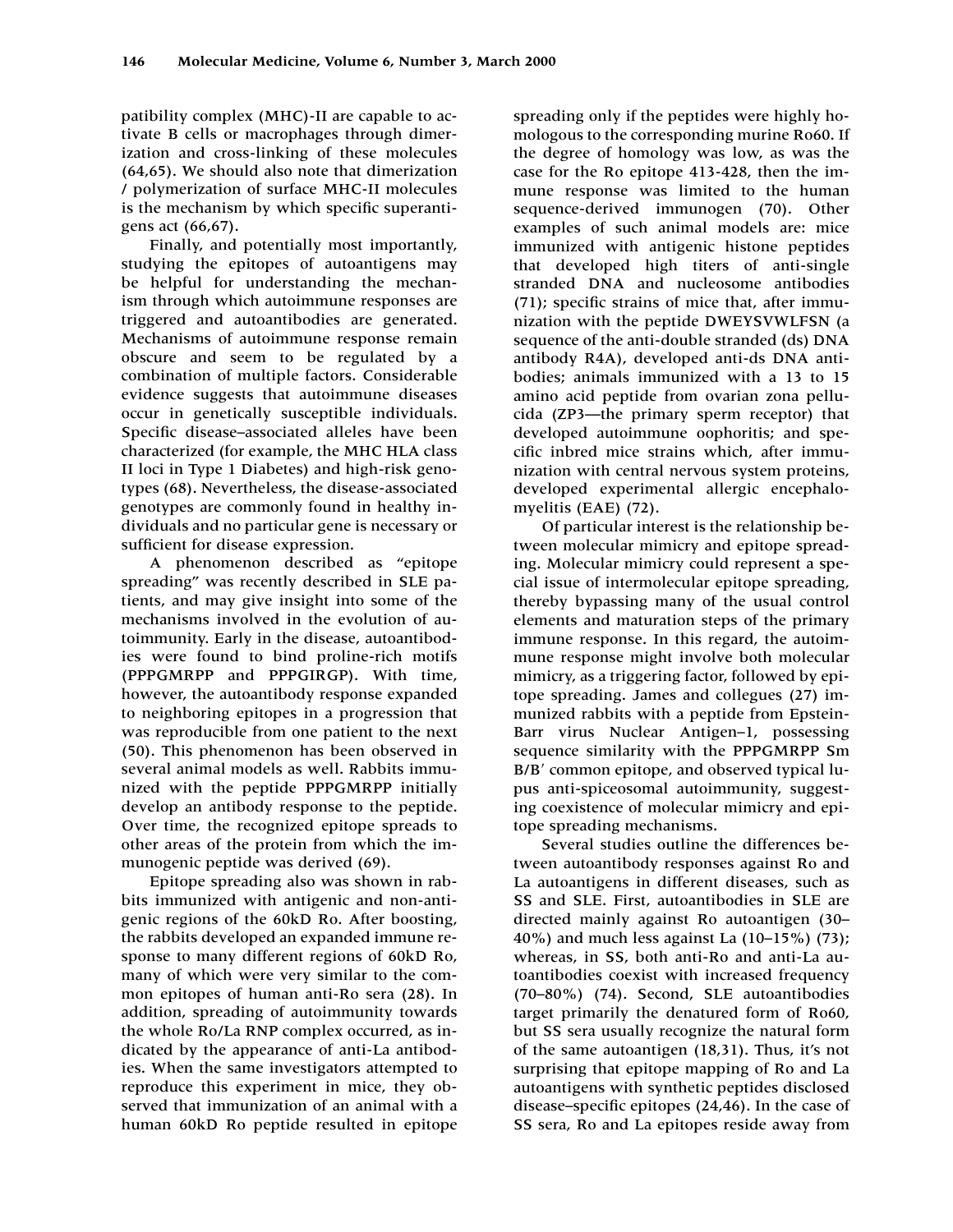the RNP motifs (which are utilized for particle assembly in full Ro/La RNP), in contrast to SLE sera epitopes, which lie either within the RNP motif (in La protein) or nearby (in Ro60 protein; Fig. 4). These differences in the fine specificity of the epitopes might be due to different mechanisms operating at the onset of the disease (before epitope spreading occurs). So it is possible that SS autoantibodies are directed against full (functional) Ro/La RNP complexes, whereas SLE antibodies target individual Ro/La RNP components.

An additional question concerning the nature of the autoimmune response is the pathogenicity of autoantibodies. It is difficult to explain pathogenicity of autoantibodies against intracellular antigens. Growing evidence suggests that antibodies can penetrate into living cells, in some cases by means of surfaceexposed proteins. Furthermore, a number of studies have demonstrated that intracellular antigens can be expressed on the surface membrane of the cell undergoing apoptosis (75–79). Interestingly, viral–induced apoptosis results in the co-clustering of autoantigens and viral antigens in small surface blebs of apoptotic cells (80). Specific complexes of viral and selfantigens encountered in this setting may provide a unique challenge to brake tolerance.

Animal models are also useful for determining the pathogenicity of autoantibodies. Serum antibodies to a variety of nuclear con-

stituents occur in SLE and are implicated in the pathophysiology of the disease via immune complex–mediated injury. In an effort to determine pathogenicity of autoantibodies and relate it to epitope spreading, Vlachoyi-annopoulos et al. (81) immunized rabbits with the sequence PPGMRPP (a major B-cell epitope of the Sm autoantigen) anchored to a sequential oligopeptide carrier (SOC) that had been proven to increase the immunogenicity of peptides. High titers of anti- $(PPGMRPP)_{5}$ -SOC<sub>5</sub> antibodies occurred in all the animals immunized with this particular peptide. However, in contrast to previous findings (56), antibodies recognizing the Sm antigen or precipitating the native structures of snRNPs did not appear in the sera of the immunized animals. Nevertheless, the immune response induced by  $(PPGMRPP)_{5}-SOC_{5}$  was associated with immune–mediated kidney injury that involved diffuse and segmental increase of mesangeal matrix cells, crescent formation and segmental glomerular necrosis.

#### **Reality and Myth**

Identification of the B-cell epitopes of autoantigens has led to useful information regarding the structural and functional characteristics of the antigenic determinants that are targeted. Epitopes that are prominently targeted in



**Fig. 4. Disease specific epitopes on autoantigens Ro60kD and La48kD (24,26).**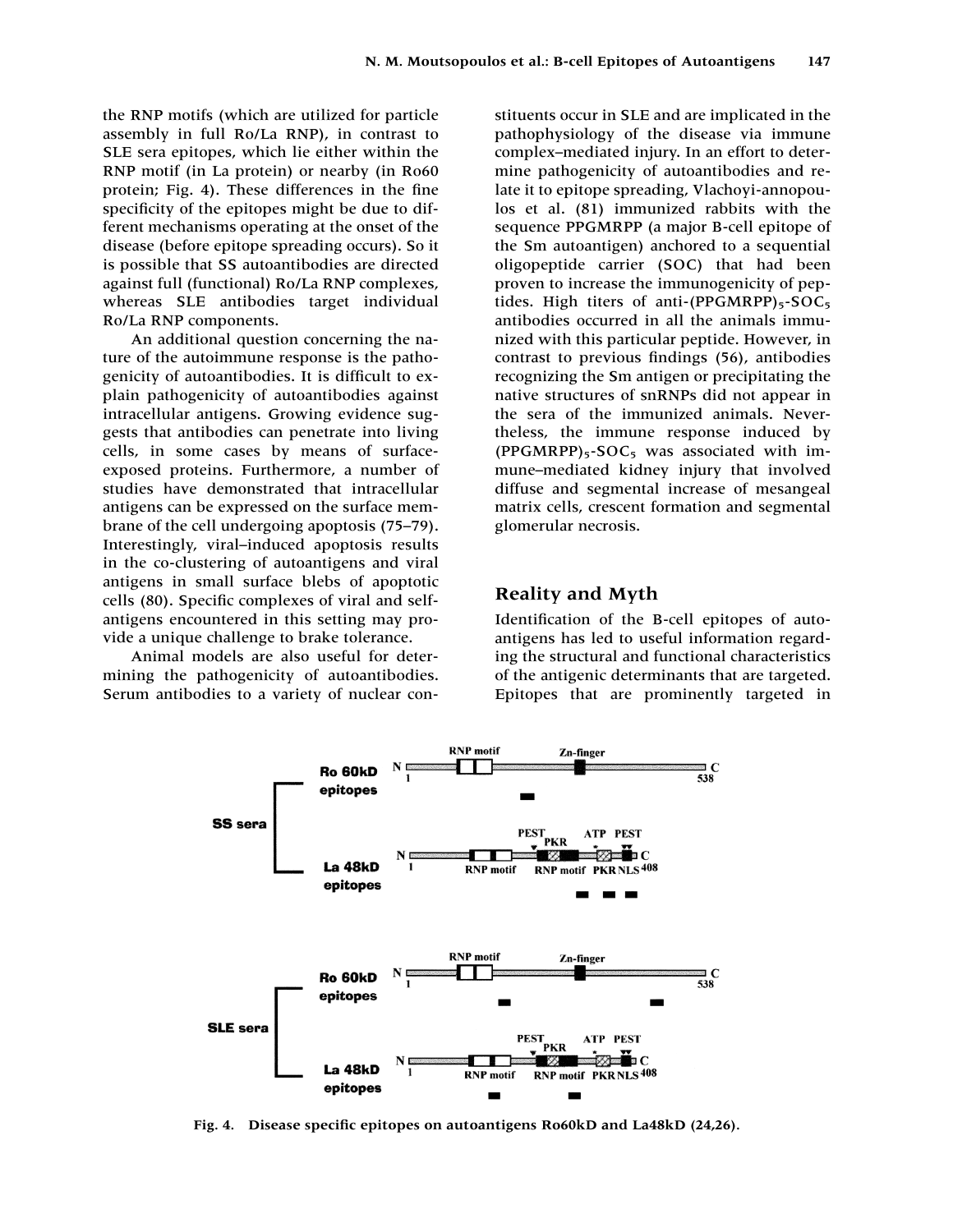specific diseases (major epitopes) have been characterized and serve as diagnostic markers of disease and disease progression. Assays for autoantibody detection with high specificity and sensitivity have been produced and associations of autoantibodies with the clinical picture of a disease have been achieved in many cases. These findings constitute the recent reality in the field of B-cell epitope research. Part of this reality is the understanding of the autoimmune triggering mechanism, which contributes to the generation of autoantibodies.

Many mechanisms have been proposed to explain the presence of autoantibodies. These include polyclonal B-cell activation, crossreaction with foreign antigens (molecular mimicry), idiotype-antiidiotype response, activation of anergic autoreactive lymphocyte clones, or direct recognition of the autoantigen by the immune system.

Different mechanisms have also been proposed for the diversity of the autoantibody response that has been described in autoimmunity. They include inter- and intra-molecular epitope spreading (69). Intermolecular spreading may be due to the generation of distinct populations of autoantibodies to conformational epitopes shared in varying degrees among autoantigens. Another more likely possibility is that intra- and inter-molecular spreading could occur because helper signals are provided by a non-tolerant  $T_{helper}$ -cell clone to clonally distinct B-cells targeting different components of the RNP particle (82). Spreading also has been explained as an antihapten–type response. After the initial triggering reaction, specific autoantibodies are generated toward a whole particle or complex. A change in one component might lead to an anti-hapten–like response directed to associated macromolecules (83).

There is a great deal to be learned about mechanisms of autoimmunity and studying Bcell epitopes can be a useful tool. There is a lot more to be learned about B-cell epitopes and this knowledge could be useful for the design of refined diagnostic tools that would facilitate diagnosis and prognosis of disease. To achieve this knowledge, one must characterize the antigens that contain major or disease–associated epitopes. To study and characterize additional epitopes, improvement has to be achieved in the study of conformational epitopes. After the tertiary structure of the antigens and the epitopes is solved by crystallography or other means, studies for discontinous epitopes can begin. Furthermore, T-cell epitopes also need to be studied and their impact in disease mechanisms needs to be investigated, since T-cell responses play a fundamental role in certain autoimmune mechanisms such as epitope spreading and autoreactive T cells are implicated in several autoimmune diseases (84).

Increased understanding in these areas will eventually lead to improved diagnosis and, more importantly, treatment of patients. It is speculated that epitope analogues could be used to block or modulate the autoimmune response. Possible methods might include treatment with tolerogenic doses of the major epitopes in order to induce anergy, or treatment with peptide antagonists (pseudomimetics) to block the receptors or complementary peptides to induce antiidiotypic response. The use of B-cell epitopes to block the autoimmune response will remain a myth until proven otherwise.

#### **References**

- 1. Van Venrooij WJ. (1992) Autoantigens in connective tissue diseases. *Immun. Con. Tis. Dis.* **22:** 305–334.
- 12. Pollard KM, Reimer G, Tan EM. (1989) Autoantigens in scleroderma. *Clin. Exp. Rheumatol.* **7 (Suppl 3):** S57–62.
- 13. Cohen PL, Cheek RL, Hadler JA, et al. (1987) The subclass distribution of human IgG rheumatoid factor. *J. Immunol.* **139:** 1466–1471.
- 14. Miller FW, Twitty SA, Biswas T, et al. (1985) Origin and regulation of a disease-specific autoantibody response. Antigenic epitopes, spectrotype stability, and isotype restriction of anti-Jo-1 autoantibodies. *J. Clin. Invest.* **85:** 468–475.
- 15. Radar MD, Codding C, Reiclin M. (1989) Differences in the fine specificity of anti-Ro(SS-A) in relation to the presence of other precipitating autoantibodies. *Arthr. Rheum.* **32:** 1563–1571.
- 16. Plotz PH. (1990) What drives autoantibodies? The evidence from spontaneous human autoimmune diseases, in de Vries RRP, Cohen IR, van Rood JJ. (eds) *The Role of Micro-Organisms in Non-Infectious Diseases.* Springer-Verlag, London, pp. 111–121.
- 17. Elkon KB. (1992) Use of synthetic peptides for the detection and quantification of autoantibodies. *Mol. Biol. Rep.* **16:** 207–212.
- 8. Wahren M, Solomin L, Pettersson I and Isenberg D. (1996) Autoantibody repertoire to Ro/SSA and La/SSB antigens in patients with primary and secondary Sjogren's syndrome. *J. Autoimmun.* **9:** 537–544.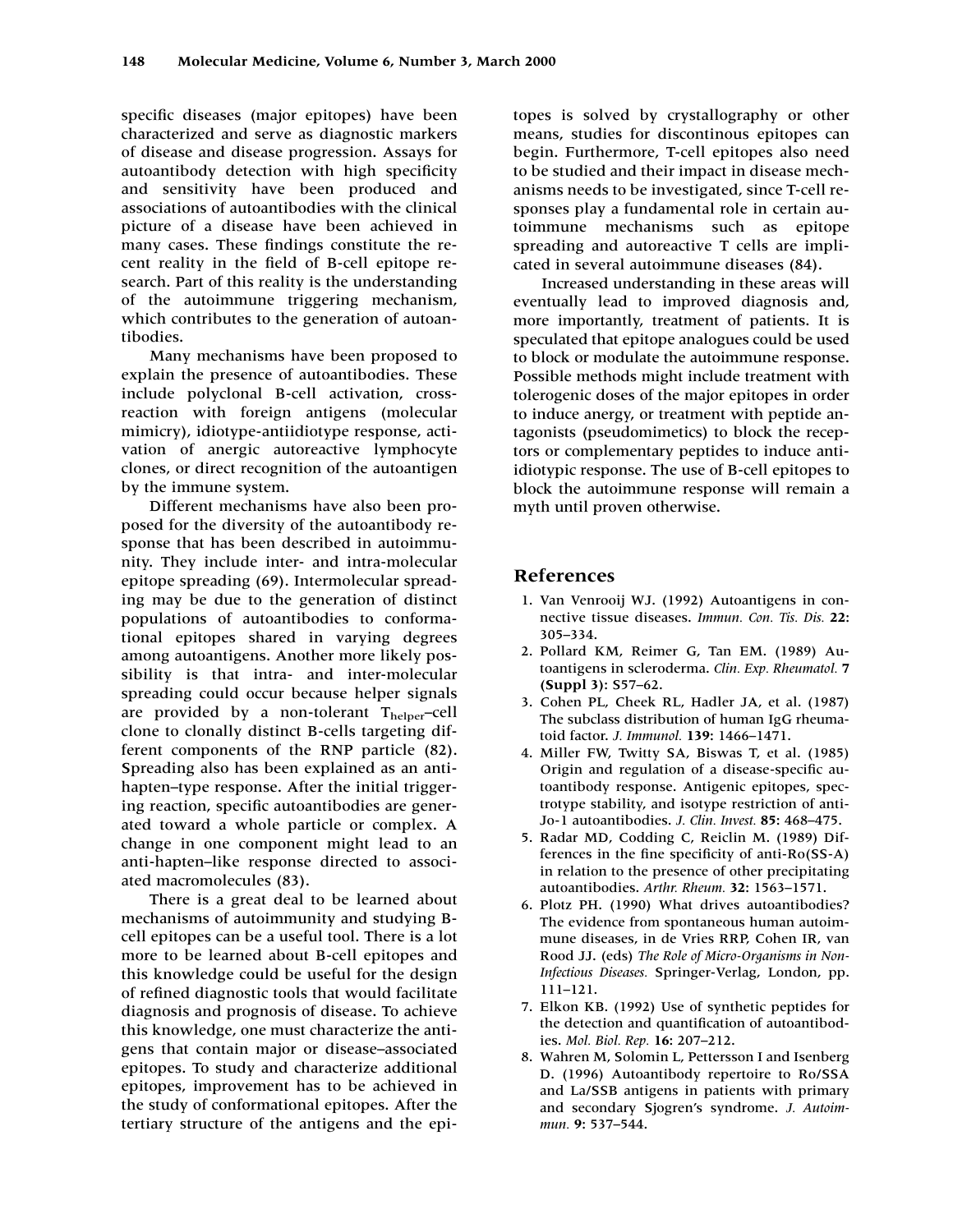- 19. Geysen HM, Rodda SJ, Mason TJ. (1986) The delineation of peptides able to mimic assembled epitopes. In Porter R, Whelan J. (eds) *Synthetic Peptides as Antigens.* London, Pit man, pp 130–149.
- 10. Pettersson I. (1992) Methods of epitope mapping. *Mol. Biol. Rep.* **16:** 149–153.
- 11. Morris-GE (1998) Epitope mapping. *Methods Mol. Biol.* **80:** 161–172.
- 12. Geysen HM, Rodda SJ, Mason TJ, Tribbick G and Schoofs PG. (1987) Strategies for epitope analysis using peptide synthesis. *J. Immunol. Meth.* **102:** 259–274.
- 13. Dietzgen R and Zaitlin M. (1991) Alleged common antigenic determinant of tobacco mosaic virus coat protein and the host protein ribulose-1,5-biphosphate carboxylase is an artifact of indirect ELISA and western blotting. *Virology* **184:** 397–398.
- 14. Itoh Y, Reishlin M. (1992) Autoantibodies to the Ro/SSA antigen are conformation dependent. II. Anti-60 kD antibodies are mainly directed to the native protein; anti-52 kD antibodies are mainly directed to the denatured protein. *Autoimmunity* **14:** 57–65.
- 15. Sakarellos-Daitsiotis M, Tsikaris V, Sakarellos C, Vlahogiannopoulos PG, Tzioufas AG, Moutsopoulos HM. (1999) Peptide carrier: a new helicoid-type sequential oligopeptide carrier (SOCn) for developing potent antigens and immunogens. *Methods in Enzymology* **19:** 133–141.
- 16. Scofield RH, Farris DA, Horsfall AC and Harley JB. (1999) Fine specificity of the autoimmune response to the Ro/SSA and La/SSB ribonucleoproteins. *Arthr. Rheum.* **42:** 199–209.
- 17. McCauliffe DP, Yin H, Wang L-X, Lucas L. (1994) Autoimmune sera react with multiple epitopes on recombinant 52 and 60 kDa Ro(SSA) proteins. *J. Rheumatol.* **21:** 1073–1080.
- 18. Tsuzaka K, Fujii T, Akizuki M, et al. (1994) Clinical significance of antibodies to native or denatured 60-kd or 52-kd Ro/SS-A proteins in Sjogren's syndrome. *Arthritis Rheum.* **37:** 88–92.
- 19. Wahren M, Ruden U, Andersson B, Ringertz NR, Pettersson I. (1992) Identification of antigenic regions of the human Ro 60 kD protein using recombinant antigen and synthetic peptides. *J. Autoimmun.* **5:** 19–32.
- 20. McCauliffe DP, Yin H, Wang LX, et al. (1994) Autoimmune sera react with multiple epitopes on recombinant 52 and 60 kDa Ro(SSA) proteins. *J. Rheumatol.* **21:** 1073–1080.
- 21. Saitta MR, Arnett FC, Keene JD. (1994) 60-kDa Ro protein autoepitopes identified using recombinant polypeptides. *J. Immunol.* **152:** 4192– 4202.
- 22. Veldhoven CH, Pruijn GJ, Meilof JF, et al. (1995) Characterization of murine monoclonal antibodies against 60-kD Ro/SS-A and La/SS-B autoantigens. *Clin. Exp. Immunol.* **101:** 45–54.
- 23. Wahren M, Muller S and Isenberg D. (1999)

Analysis of B-cell epitopes of the Ro/SS-A autoantigen. *Immunology Today* **20:** 234–239.

- 24. Routsias JG, Tzioufas AG, Sakarellos DM, et al. (1996) Epitope mapping of the Ro/SSA 60KD autoantigen reveals disease-specific antibodybinding profiles. *Eur. J. Clin. Invest.* **26:** 514–521.
- 25. Scofield RH, Harley JB. (1991) Autoantigenicity of Ro/SSA antigen is related to a nucleocapsid protein of vesicular stomatitis virus. *Proc. Natl. Acad. Sci. U.S.A.* **88:** 3343–3347.
- 26. Huang SC, Yu H, Scofield RH, et al. (1995) Human anti-Ro autoantibodies bind peptides accessible to the surface of the native Ro autoantigen. *Scand. J. Immunol.* **41:** 220–228.
- 27. James JA, Scofield RH, Harley JB. (1997) Lupus humoral autoimmunity after short peptide immunization. *Ann. N. Y. Acad. Sci.* **815:** 124–127.
- 28. Scofield RH, Henry WE, Kurien BT, et al. (1996) Immunization with short peptides from the sequence of the systemic lupus erythematosusassociated 60-kDa Ro autoantigen results in anti-Ro ribonucleoprotein autoimmunity. *J. Immunol.* **156:** 4059–4066.
- 29. Scofield RH, Dickey WD, Jackson KW, James JA, Harley JB. (1991) A common autoepitope near the carboxyl terminus of the 60kD Ro ribonucleoprotein: sequence similarity with a viral protein. *J. Clin. Immunol.* **11:** 378–388.
- 30. Routsias JG, Sakarellos-Daitsiotis M, Detsikas E, et al. (1994) Antibodies to EYRKK vesicular stomatitis virus-related peptide account only for a minority of anti-60KD antibodies. *Clin. Exp. Immunol.* **98:** 414–418.
- 31. Bozic B, Pruijn GJ, Rozman B, et al. (1993) Sera from patients with rheumatic diseases recognize different epitope regions on the 52-kD Ro/SS-A protein. *Clin. Exp. Immunol.* **94:** 227–235.
- 32. Byuon JP, Slade SG, Reveille JD, Hamel JC, Chan EKL. (1994) Autoantibody responses to the "native" 52-kDa SS-A/Ro protein in neonatal lupus syndromes, systemic lupus erythematosus, and Sjogren;s syndrome. *J. Immunol.* **152:** 3675–3684.
- 33. Blange I, Ringertz NR, Pettersson I. (1994) Identification of antigenic regions of the human 52kD Ro/SS-A protein recognized by patient sera. *J. Autoimmun.* **7:** 263–274.
- 34. Dorner T, Feist E, Wagenmann A, et al. (1996) Anti-52 kDa Ro(SSA) autoantibodies in different autoimmune diseases preferentially recognize epitopes on the central region of the antigen. *J. Rheumatol.* **23:** 462–468.
- 35. Dorner T, Feist E, Held C, et al. (1996) Differential recognition of the 52-kd Ro(SS-A) antigen by sera from patients with primary biliary cirrhosis and primary Sjogren's syndrome. *Hepatology* **24:** 1404–1407.
- 36. Kato T, Sasakawa H, Suzuki S, et al. (1995) Autoepitopes of the 52-kd SS-A/Ro molecule. *Arthr. Rheum.* **38:** 990–998.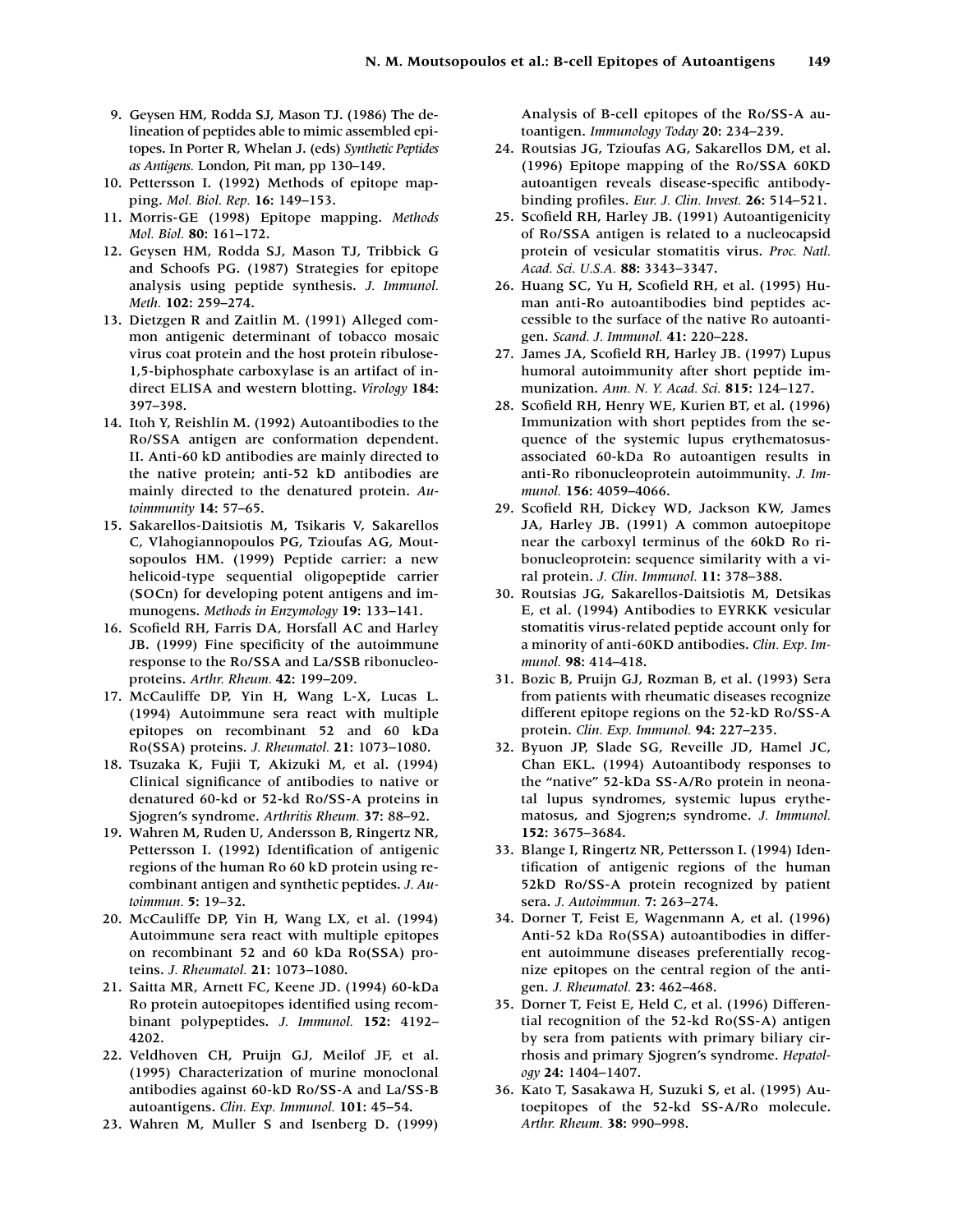- 37. Frank MB, Itoh K, McCubbin V. (1994) Epitope mapping of the 52-kD Ro/SSA autoantigen. *Clin. Exp. Immunol.* **95:** 390–396.
- 38. Ricchiuti V, Briand JP, Meyer O, Isenberg DA, Pruijn G, Muller S. (1994) Epitope mapping with synthetic peptides of 52-kD SSA/Ro protein reveals heterogenous antibody profiles in human autoimmune sera. *Clin. Exp. Immunol.* **95:** 397–407.
- 39. Pourmand N, Pettersson I. (1998) The Zn2+ binding domain of the human Ro 52 kDa protein is a target for conformation dependent autoantibodies. *J. Autoimmun.* **11:** 11–17.
- 40. McNeilage LJ, Macmillan EM, Whittingham SF. (1990) Mapping of epitopes on the La(SS-B) autoantigen of primary Sjogren's syndrome: identification of a cross-reactive epitope. *J. Immunol.* **145:** 3829–3835.
- 41. Weng YM, McNeilage J, Topfer F, et al. (1993) Identification of a human-specific epitope in a conserved region of the La/SS-B autoantigen. *J. Clin. Invest.* **92:** 1104–1108.
- 42. Rischmueller M, McNeilage LJ, McCluskey J, et al. (1995) Human autoantibodies directed against the RNA recognition motif of La (SS-B) bind to a conformational epitope present on the intact La (SS-B)/Ro (SS-A) ribonucleoprotein particle. *Clin. Exp. Immunol.* **101:** 39–44.
- 43. Haaheim LR, Kvakestad R, et al. (1993) Immunodominant epitopes on the La/SSB autoantigen recognized by sera from patients with primary Sjogren syndrome and systemic lupus erythematosus. Sjogren's Syndrome: State of the Art-4th International Symposium, Tokyo, Japan, pp. 11–13.
- 44. Troster H, Bartsch H, Klein R, et al. (1995) Activation of a murine autoreactive B cell by immunization with human recombinant autoantigen La/SS-B: characterization of the autoepitope. *J. Autoimmun.* **8:** 825–842.
- 45. Kohsaka H, Yamamoto K, Fujii H, et al. (1990) Fine epitope mapping of the human SS-B/La protein. Identification of a distinct autoepitope homologous to a viral gag polyprotein. *J. Clin. Invest.* **85:** 1566–1574.
- 46. Tzioufas AG, Yiannaki E, Sakarellos DM, Routsias JG, et al. (1997) Fine specificity of autoantibodies to La/SSB: epitope mapping, and characterization. *Clin. Exp. Immunol.* **108:** 191–198.
- 47. Yiannaki EE, Tzioufas AG, Bachmann M, Hantoumi J, Tsikaris V, Sakarellos-Daitsiotis, Moutsopoulos HM. (1998) The value of synthetic linear epitope analogues if La/SSB; specificity, sensitivity and comparison of methods. *Clin. Exp. Immunol.* **112:** 152–158.
- 48. Petrovas CJ, Vlahoyiannopoulos PG, Tzioufas AG, Alexopoulos C, Tsikaris V, Sakarellos-Daitsiotis M, Sakarellos C, Moutsopoulos HM. (1998) A major Sm epitope anchored to sequential oligopeptide carriers is a suitable antigenic

substrate to detect anti-Sm antibodies. *J. Immunol. Meth.* **220:** 59–68.

- 49. The LS, Isenberg DA. (1994) Antiribosomal P protein antibodies in systemic lupus erythematosus. A reappraisal. *Arthr. Rheum.* **37:** 307–315.
- 50. Tzioufas AG, Tzortzakis NG, Panou-Pomonis E, Boki KA, Sakarellos-Daitsiotis M, Sakarellos C, Moutsopoulos HM. (2000) The clinical relevance of antibodies to ribosomal-P common epitope in two targeter SLE populations: a large cohort of the consecutive patients and patients with active CNS disease. *Ann. Rheum. Dis.* **59:** 99–104.
- 51. Rizou C, Ioannidis JPA, Panou-Pomonis E, Sakarellos-Daitsiotis M, Sakarellos C, Moutsopoulos HM. (2000) B-cell epitope mapping of DNA topoisomerase I defines epitopes strongly associated with pulmonary fibrosis in systemic sclerosis. *Am. J. Resp. Cell Mol. Biol.* **22:** 344–351.
- 52. Kuwana M, Kaburaki J, Mimori T, Tojo T, Homma M. (1993) Autoantigenic epitopes on DNA topoisomerase I. Clinical and immunogenetic associations in systemic sclerosis. *Arthr. Rheum.* **36:** 1406–1413.
- 53. Haaheim LR, Halse AK, Kvakestad R, Stern B, Normann O, Jonsson R. (1996) Serum antibodies from patients with primary Sjogren's syndrome and systemic lupus erythematosus recognize multiple epitopes on the La(SS-B) autoantigen resembling viral protein sequences. *Scand. J. Immunol.* **43:** 115–121.
- 54. Incaprera M, Rindi L, Bazzichi A, Garzelli C. (1998) Potential role of the Epstein-Barr virus in systemic lupus erythematosus autoimmunity. *Clin. Exp. Rheumatol.* **16:** 289–294.
- 55. Sabbatini A, Bombardieri S, Migliorini P. (1993) Antibodies from patients with systemic lupus erythematosus bind a shared sequence of SmD and Epstein-Barr virus-encoded nuclear antigen EBNA I. *Eur. J. Immunol.* **23:** 1146–1152.
- 56. James JA, Gross T, Scofield RH, et al. (1995) Immunoglobulin epitope spreading and autoimmune disease after peptide immunization: Sm B/B'-derived PPPGMRPP and PPPGIRGP induce spliceosome autoimmunity. *J. Exp. Med.* **181:** 453–461.
- 57. De Keyser F, Hoch SO, Takei M, Dang H, De Keyser H, Rokeach LA, Talal N. (1992) Cross-reactivity of the B/B' subunit of the Sm ribonucleoprotein autoantigen with proline-rich polypeptides. *Clin. Immunol. Immunopathol.* **62:** 285–290.
- 58. Talal N, Garry RF, Schur PH, Alexander S, Dauphinee MJ, Livas IH, et al. (1990) A conserved idiotype and antibodies to retroviral proteins in systemic lupus erythematosus. *J. Clin. Invest.* **85:** 1866–1871.
- 59. Douvas A, Takehana Y, Ehresmann G, Chernyovskiy T, Daar ES. (1996) Neutralization of HIV type 1 infectivity by serum antibodies from a